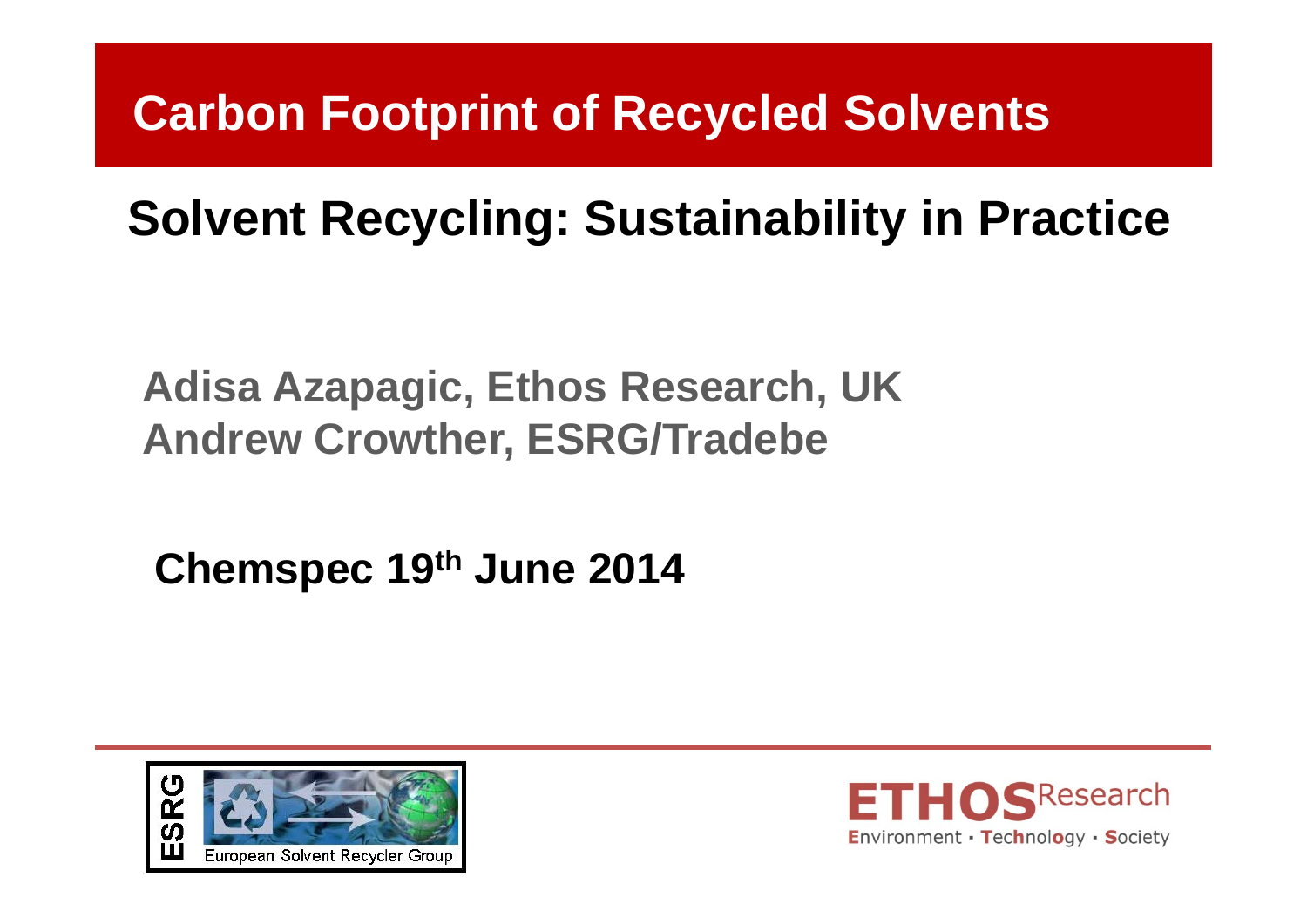





**Members are Specialist Companies engaged in a wide range of Solvent Recycling Activities** 

**Examples of Industries Served by ESRG Members…**

#### **European Solvent Recyclers Group**





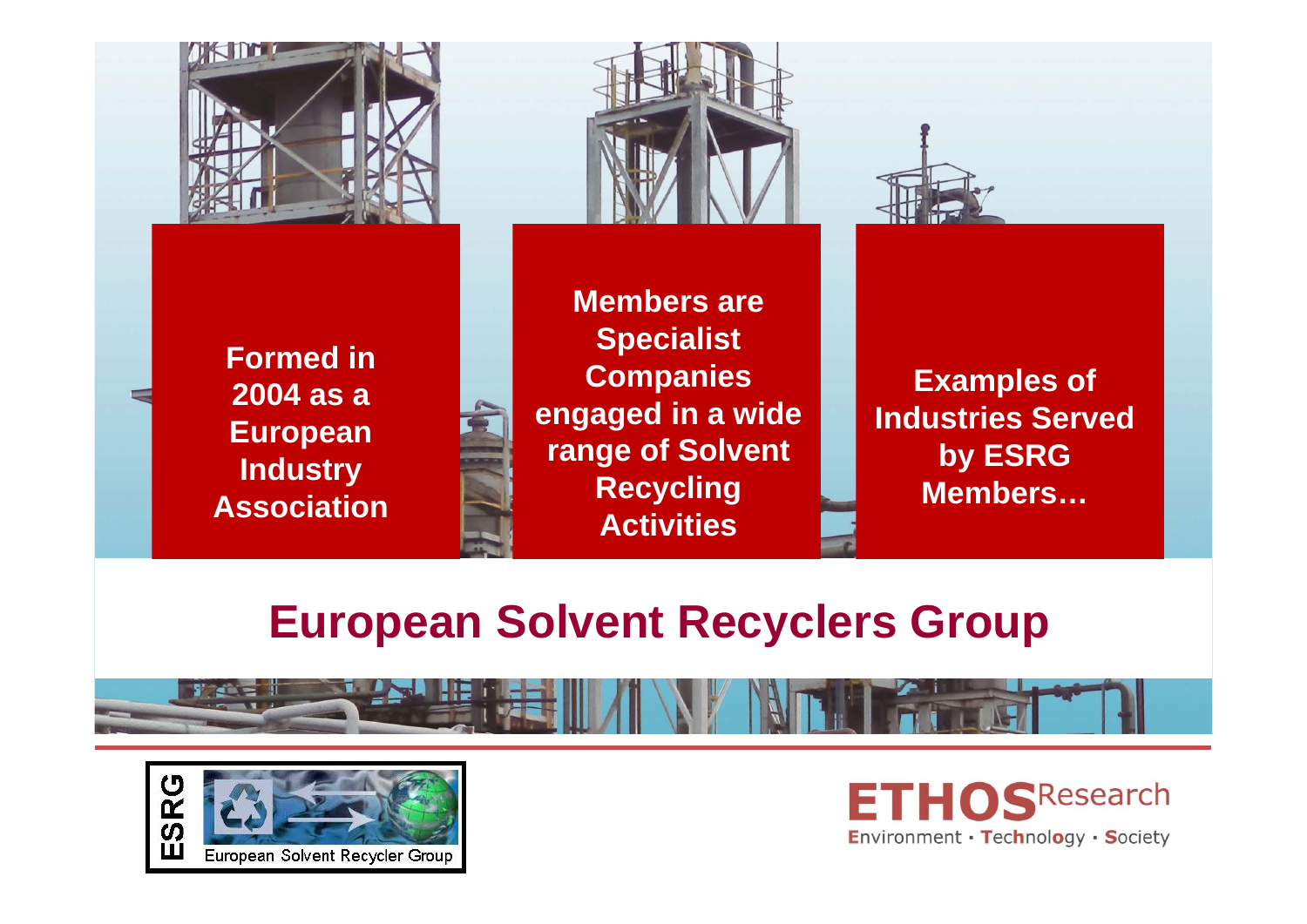# **Industries served by ESRG members…**

**CHEMICALAutomotive**Pharmaceutical **Industrial Cleaning Industrial Gases***Freon*

Speciality Chemicals

FRIDGE RECYCLERS

**FLUID DISPOSAL**

*Solvent & Chemical Trading*

**OIL & GAS** *Aviation Industry* **Dry Cleaning**

**PAINT, VARNISH, LACQUER & RESIN**





**Printing**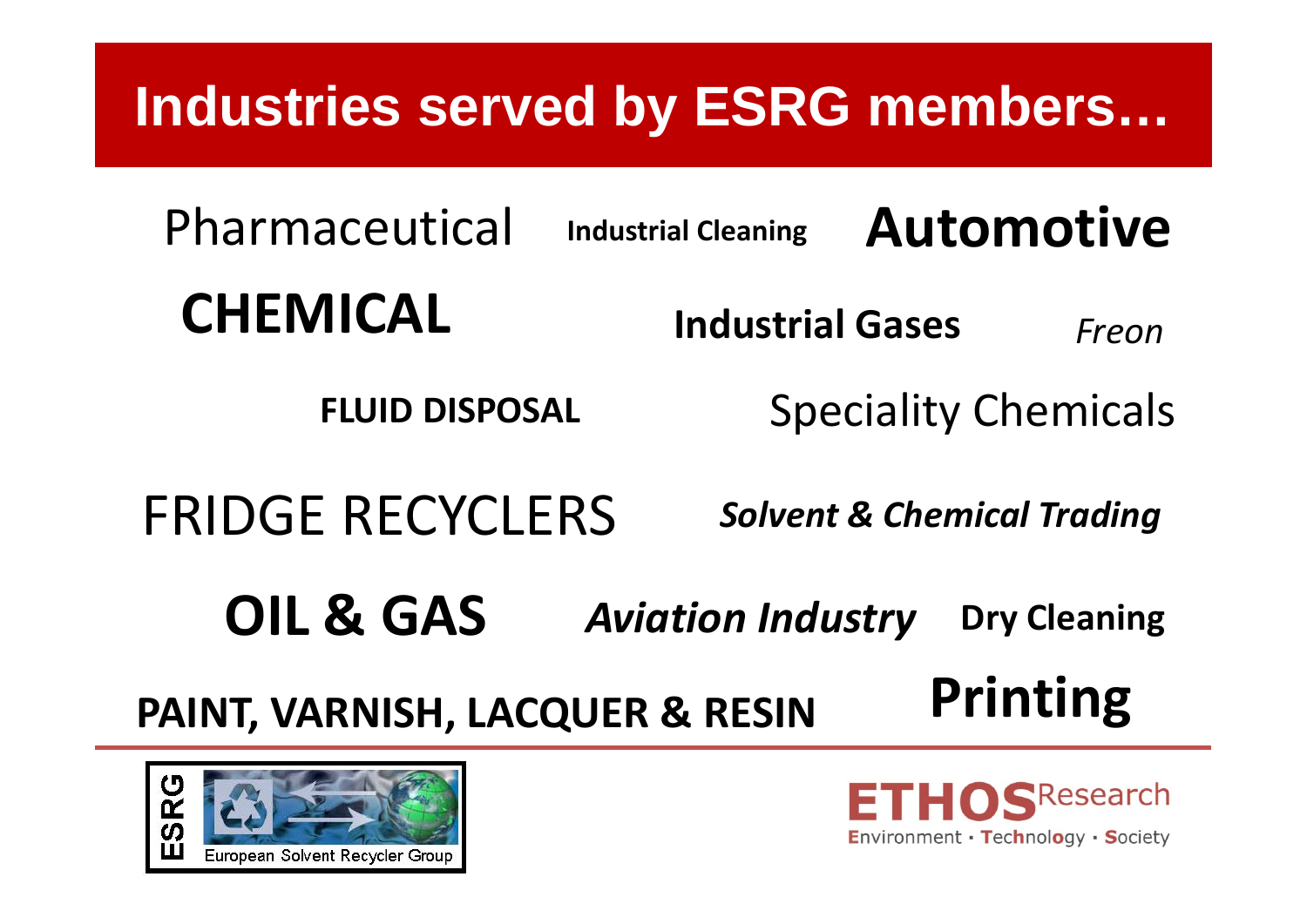**EU Directive 2008/98/EC The Waste Framework Directive enshrines the fundamental concept of Waste Hierarchy that lays down some basic waste management principles. ESRG and its members strongly support this concept.**





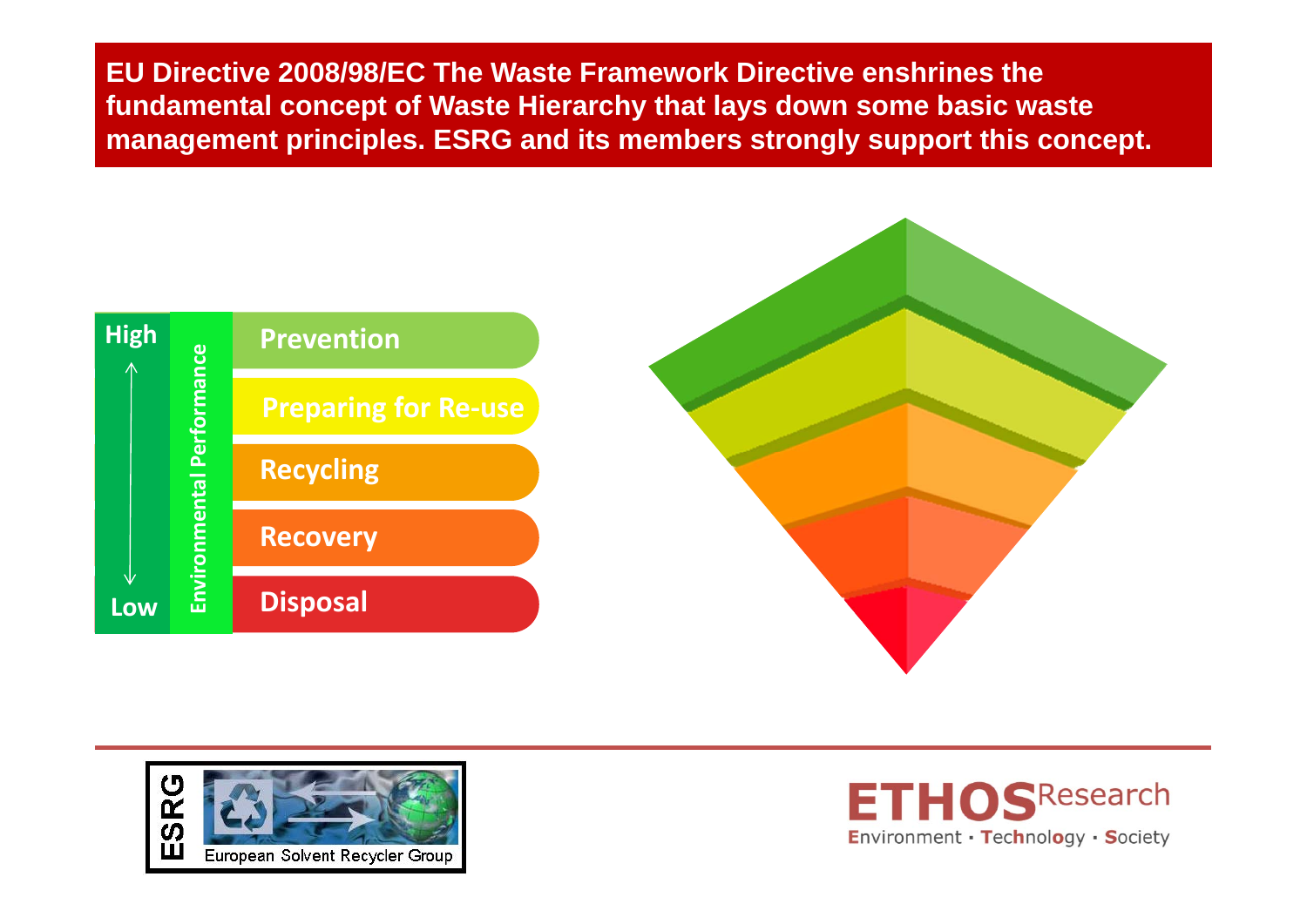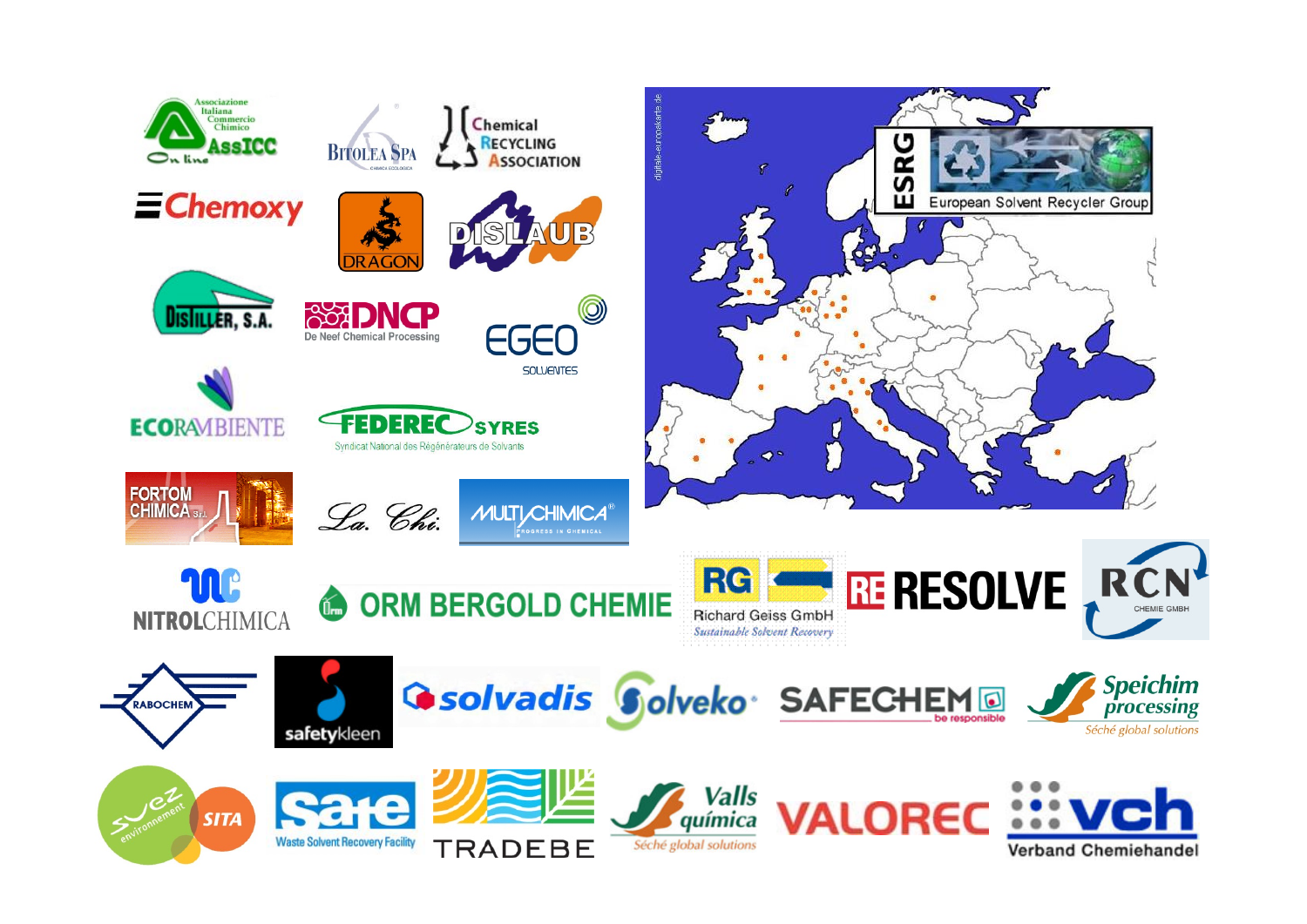

- $\Box$  In 2012 / 2013 ESRG commissioned <sup>a</sup> Carbon Footprinting Study to assess the impacts / benefits of solvent recycling.
- **□** Ethos Research (Professor Adisa Azapagic) was commissioned to conduct this study following ISO 14044 methodology and using <sup>a</sup> life cycle assessment tool "CCaLC".
- **□** CCaLC tool is a multi-award winning life cycle assessment and decision support tool.
- Led by Professor Adisa Azapagic, CCaLC was developed at the University of Manchester and funded by EPSRC, NERC & Carbon Trust, with ESRG's Tradebe (then SRM) as <sup>a</sup> project partner.



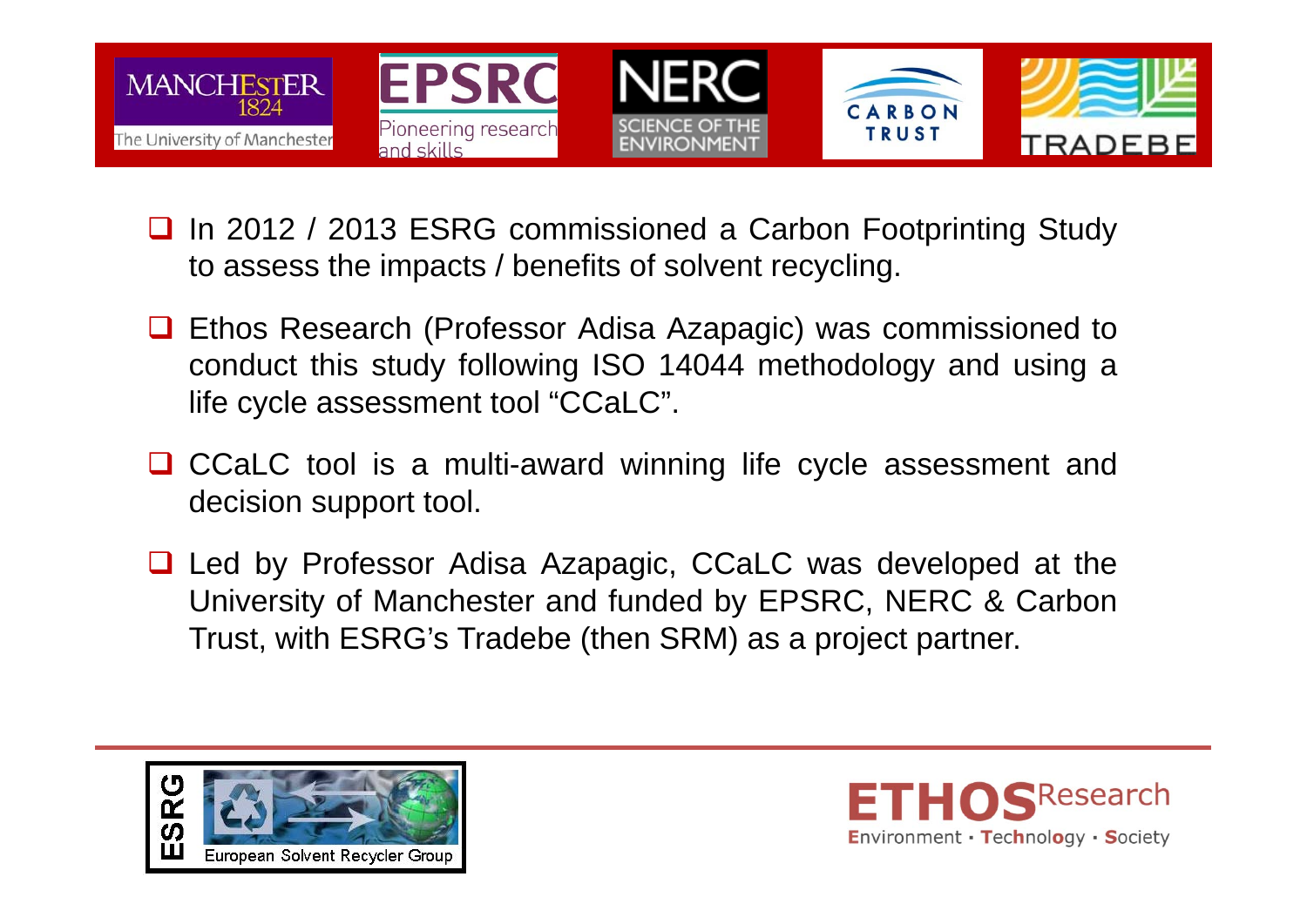# **Overview of CCaLC**



- Ш Designed for use by industry
- Ш Simple to use by non-experts
- $\Box$ Underpinned by international standards
- $\Box$ Includes comprehensive databases (over 6,000 datasets)
- 11 More than 4500 users
- Ш Available free of charge (www.ccalc.org.uk)



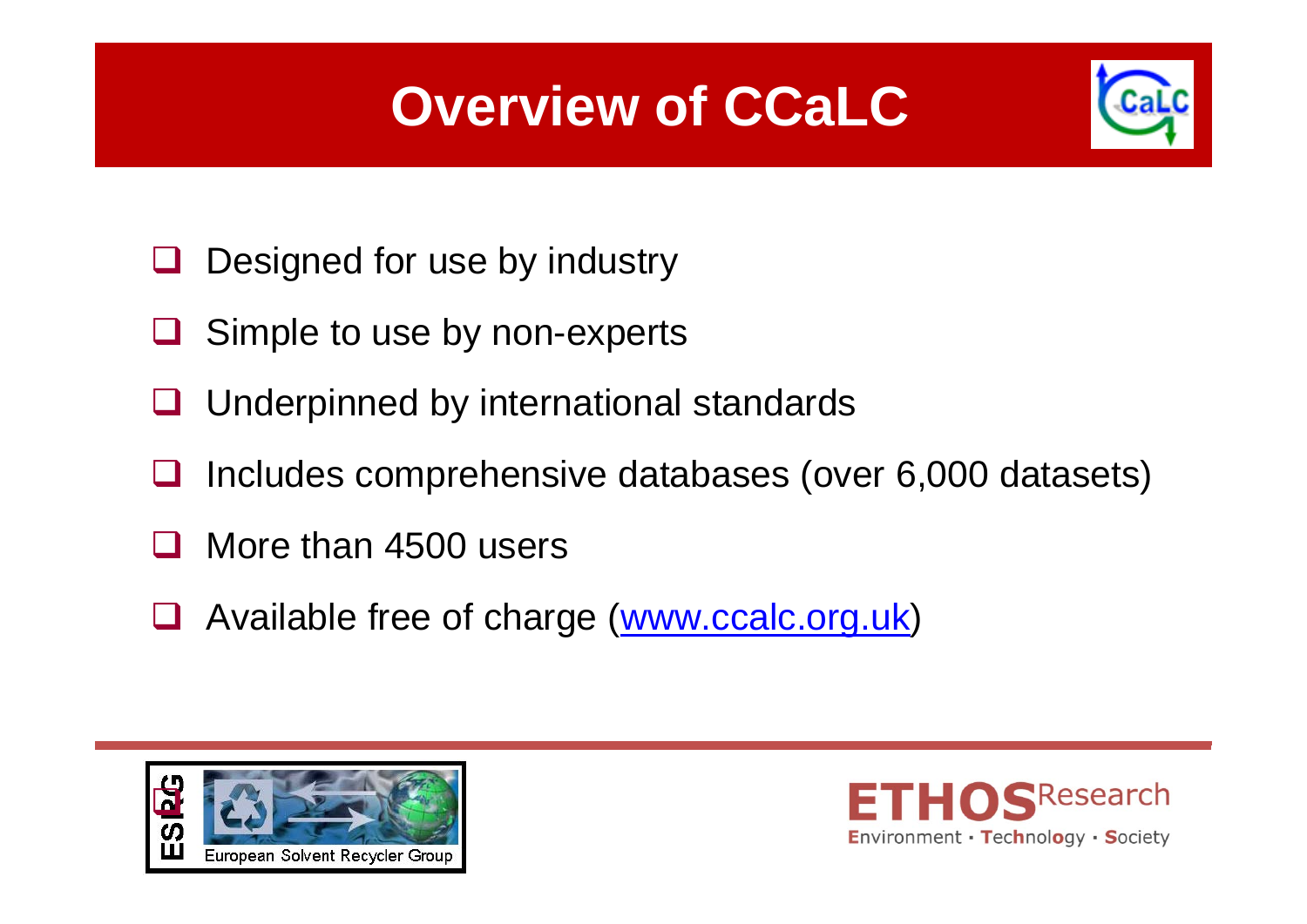## **Solvents considered in the study**

- **Q** Carbon footprinting of 6 solvents recycled by ESRG member companies:
	- $\checkmark$  Mixed solvents
	- $\checkmark$  Acetone
	- $\checkmark$  Tetrahydrofuran (THF)
	- $\checkmark$  Methyl Ethyl Ketone (MEK)
	- $\checkmark$  Triethylamine (TEA)
	- $\checkmark$  Perchloroethylene (PERC)



**□** Solvents chosen to be representative of techniques (simple distillation, fractional distillation, complex distillation) AND representative of a variety of solvent "families", i.e. mixed/single substance; non-chlorinated/chlorinated.



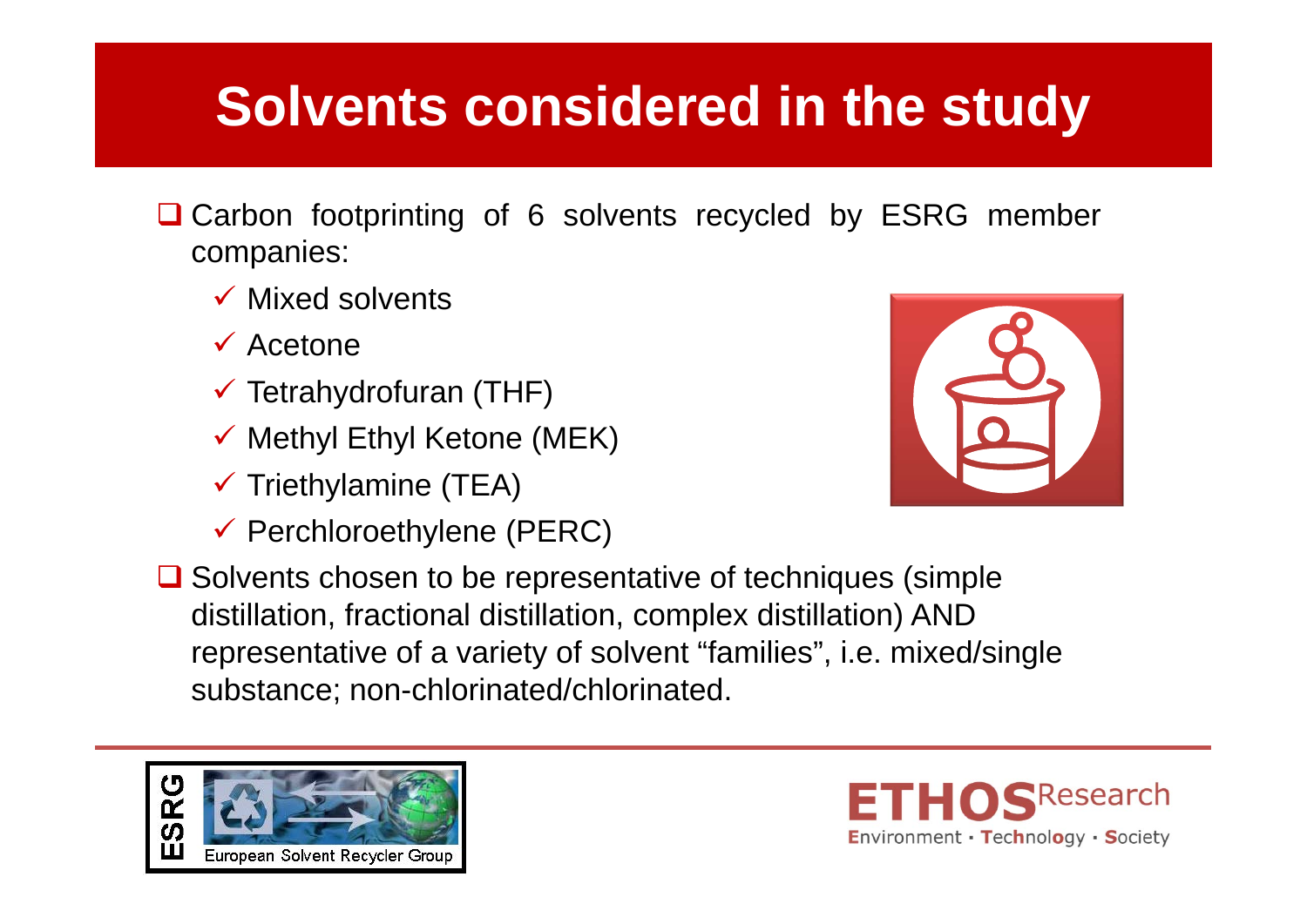### **Scope of the study**



**□ Unit of analysis: Production of 1 tonne of recycled solvent** 



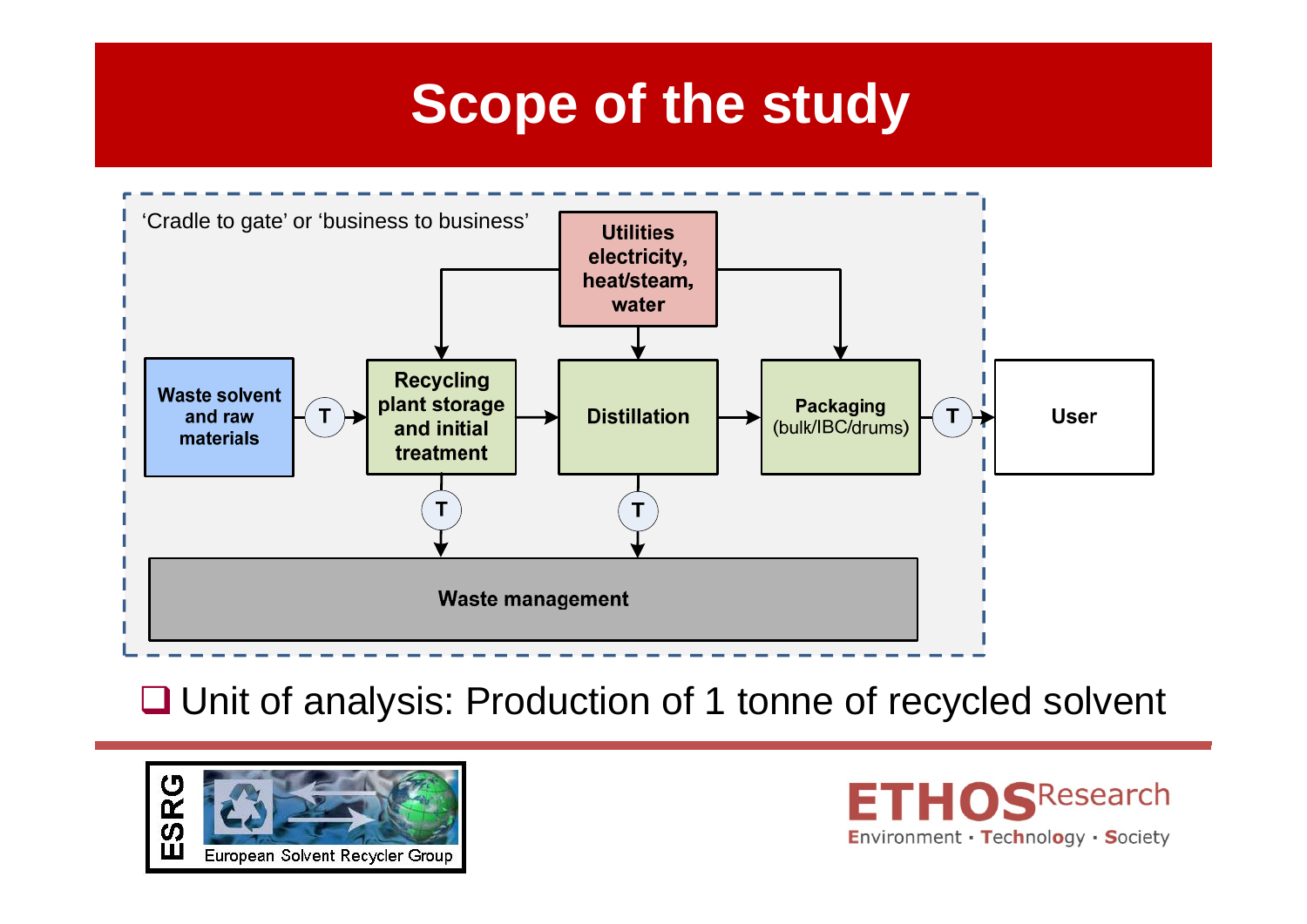### **Data and main assumptions**

- All primary data provided by solvent recycling companies
- **□** Background LCA data from databases CCaLC and Ecoinvent
- $\square$  System credits for waste incineration with heat recovery
	- $\checkmark$  Waste used as fuel in cement kilns replacing coal



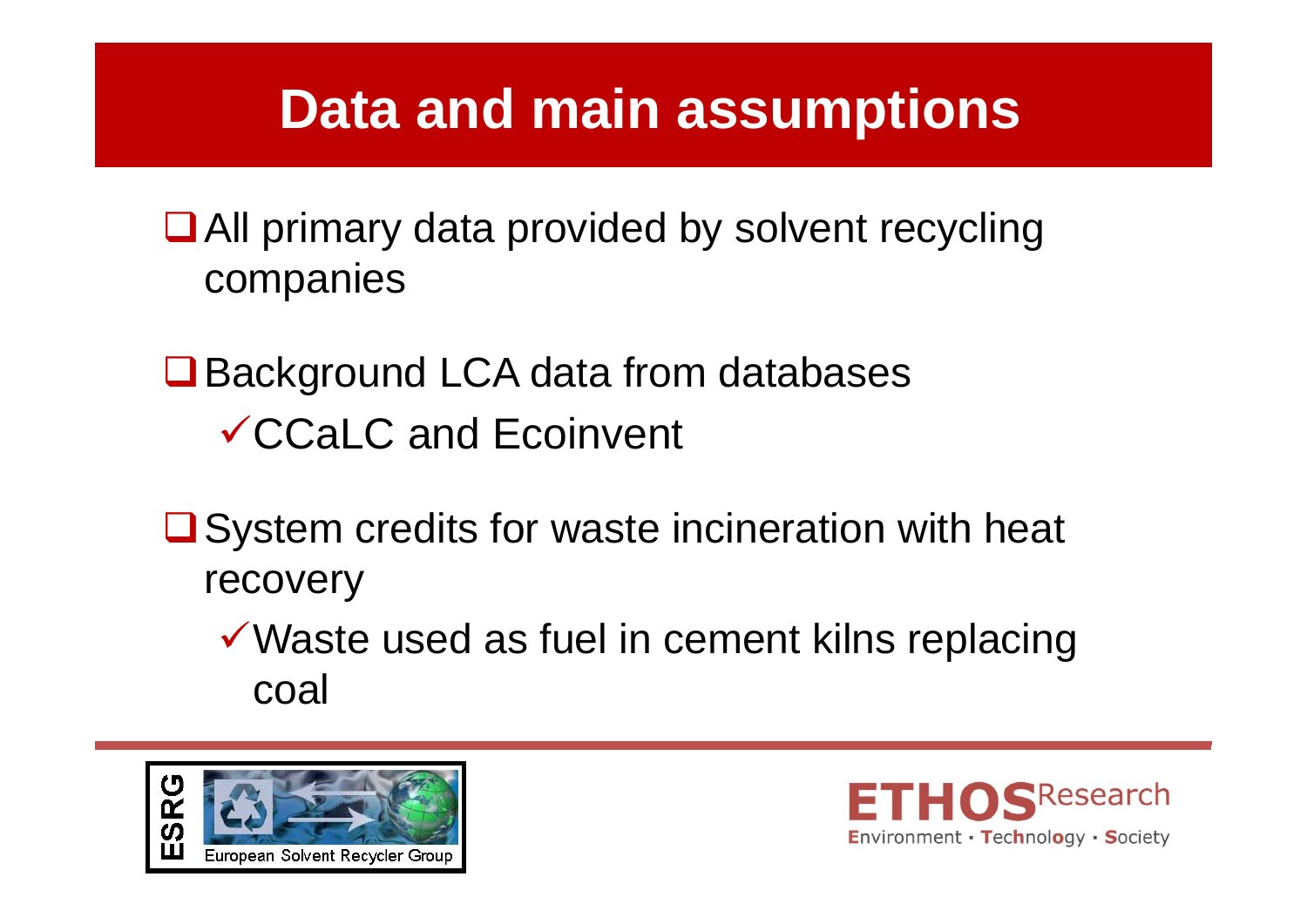# **System credits: Sensitivity analysis**

| <b>Scenario</b> | <b>Fuel replacement</b>          | <b>Credit to</b>                                         |
|-----------------|----------------------------------|----------------------------------------------------------|
| Reference       | Coal in cement kiln              | 100% solvent recycling<br>company                        |
| Scenario 1      | Coal in cement kiln              | 100% cement kiln company                                 |
| Scenario 2      | Coal in cement kiln              | 50% solvent recycling company<br>50% cement kiln company |
| Scenario 3      | Petroleum coke in<br>cement kiln | 100% solvent recycling<br>company                        |
| Scenario 4      | Petroleum coke in<br>cement kiln | 50% solvent recycling company<br>50% cement kiln company |



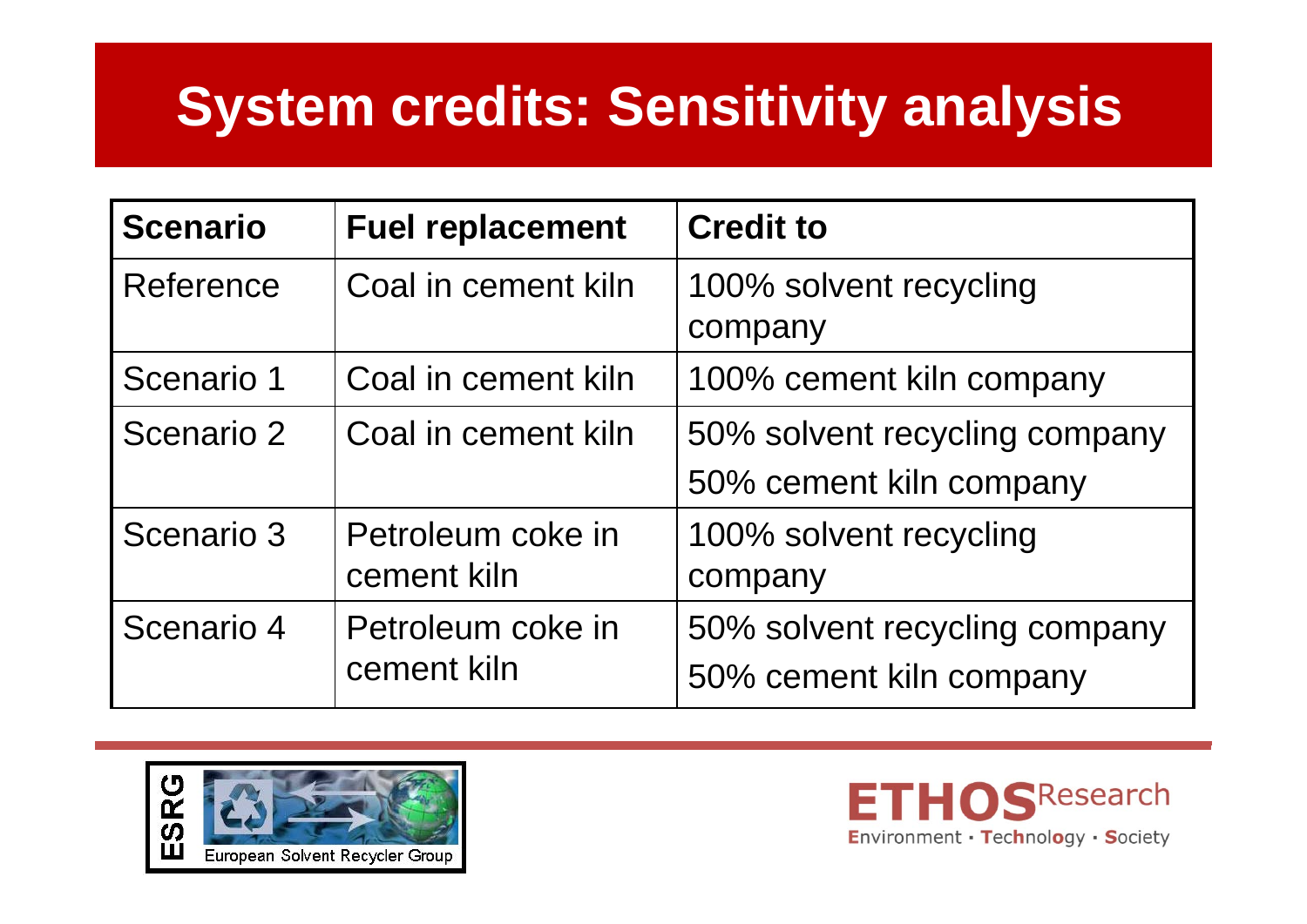### **An example : Mixed solvents**



[Raw materials include packaging of waste solvent; production includes solvent recycling process and waste management]



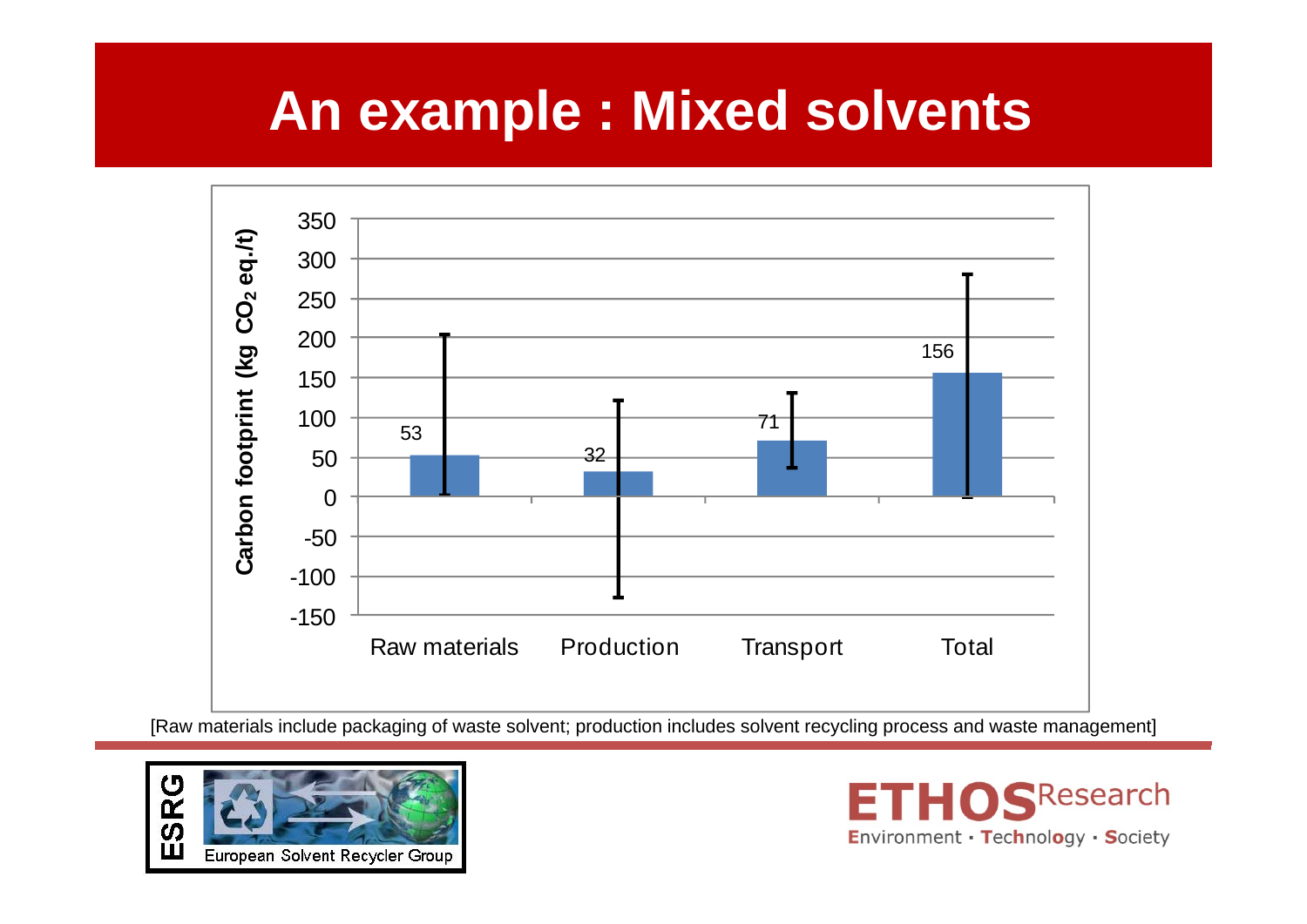### **Sensitivity analysis: Mixed solvents**





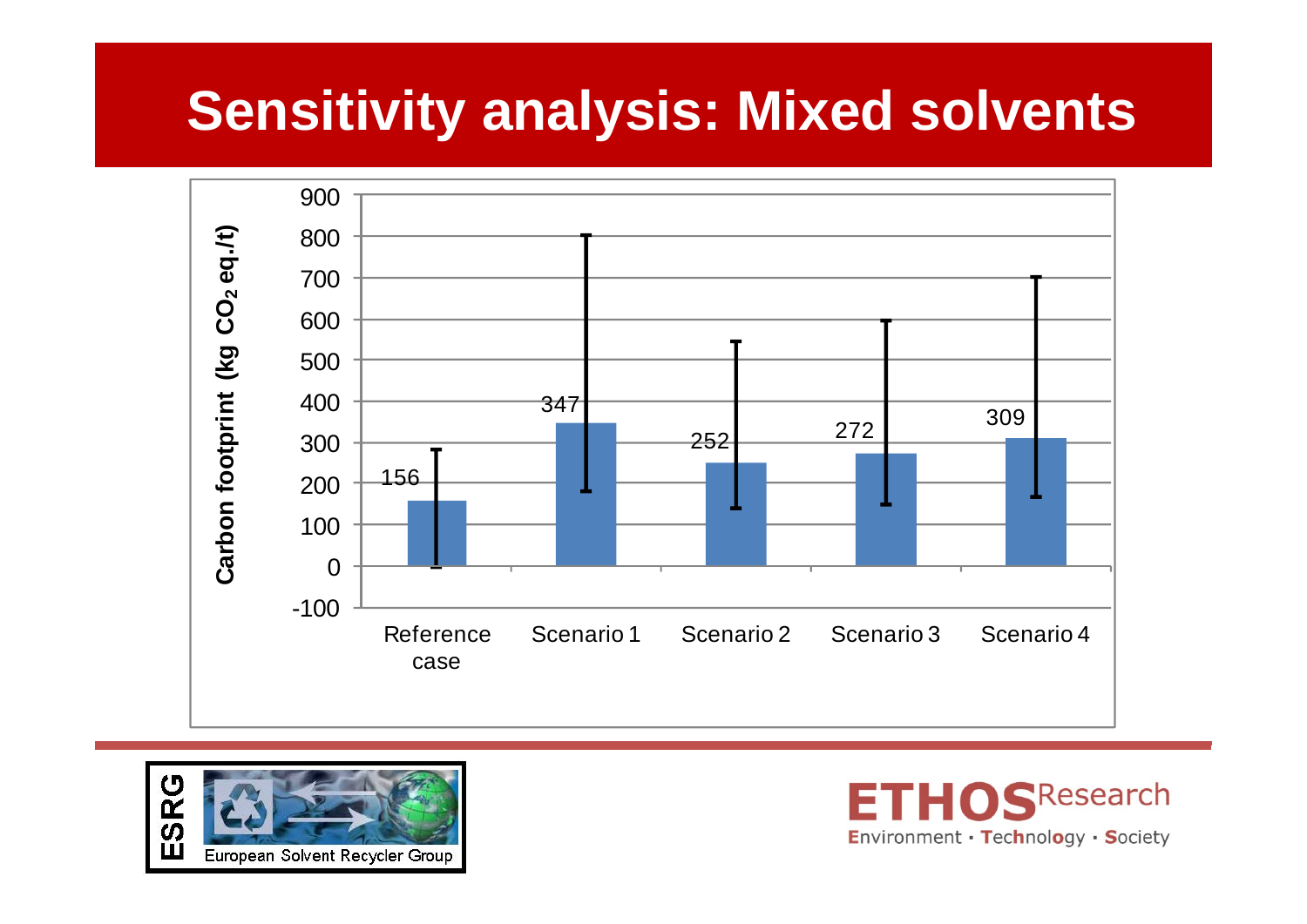### **Recycled mixed solvents vs virgin solvent**





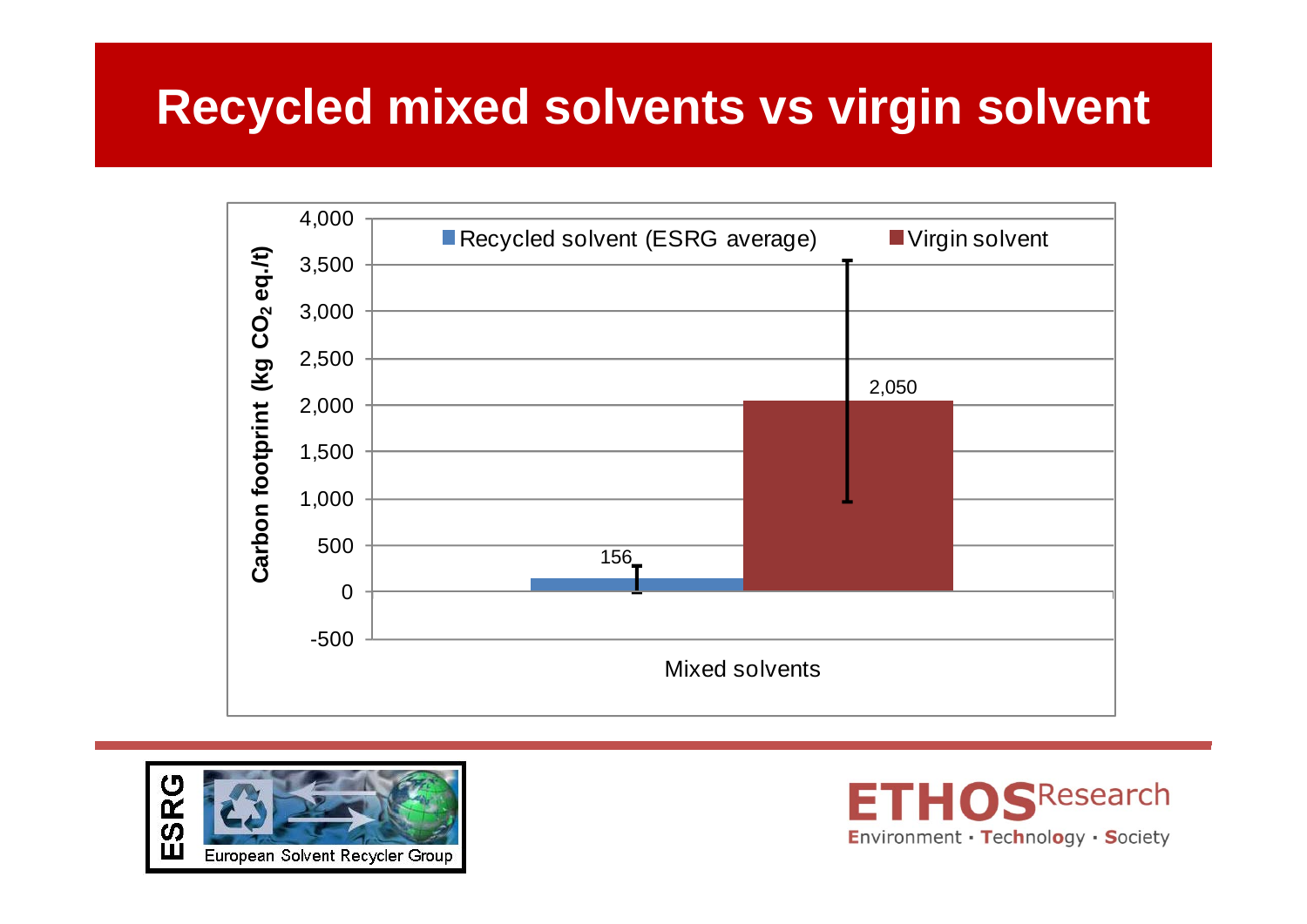### **Carbon footprint: All solvents**





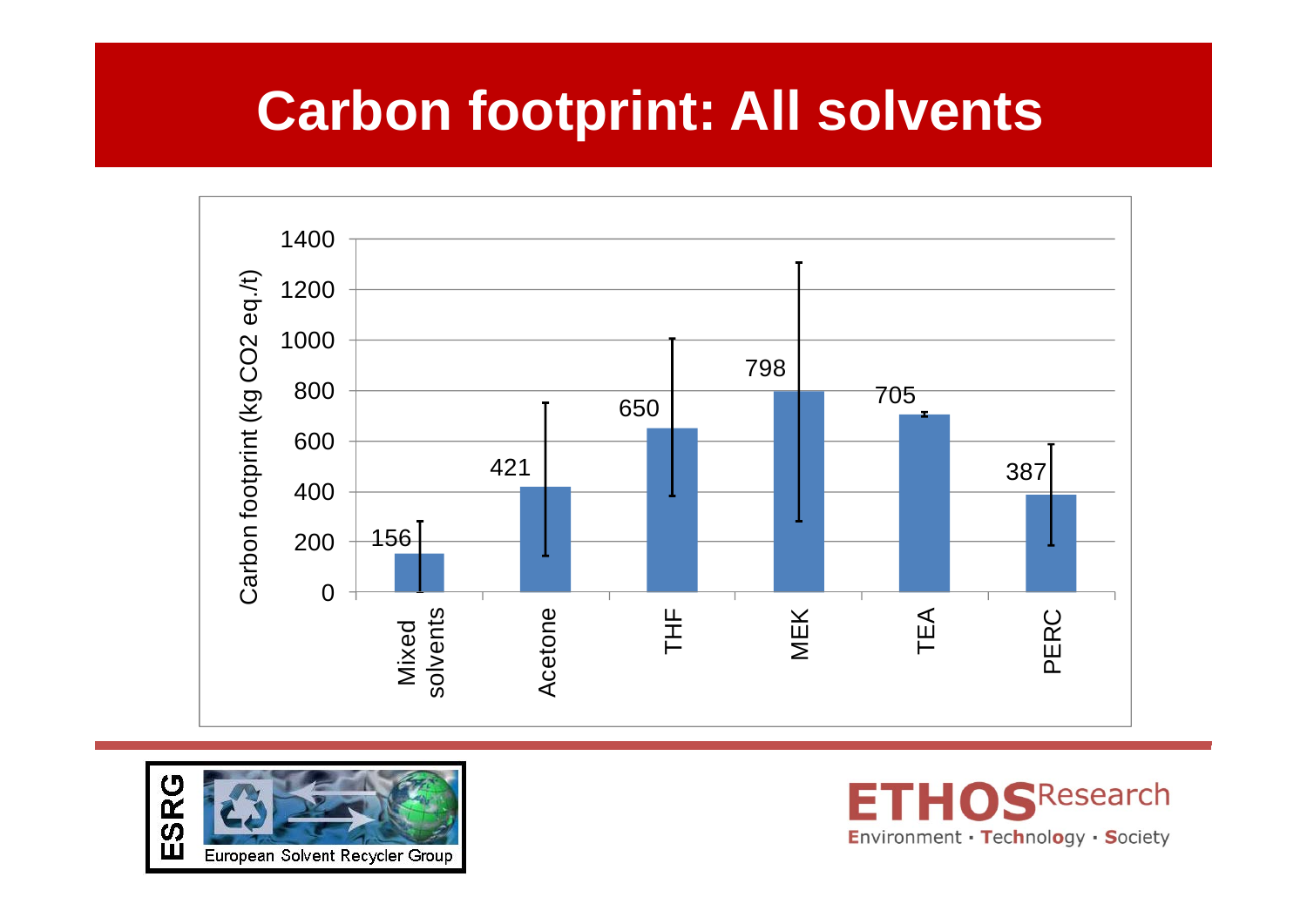### **Recycled vs. virgin solvents**





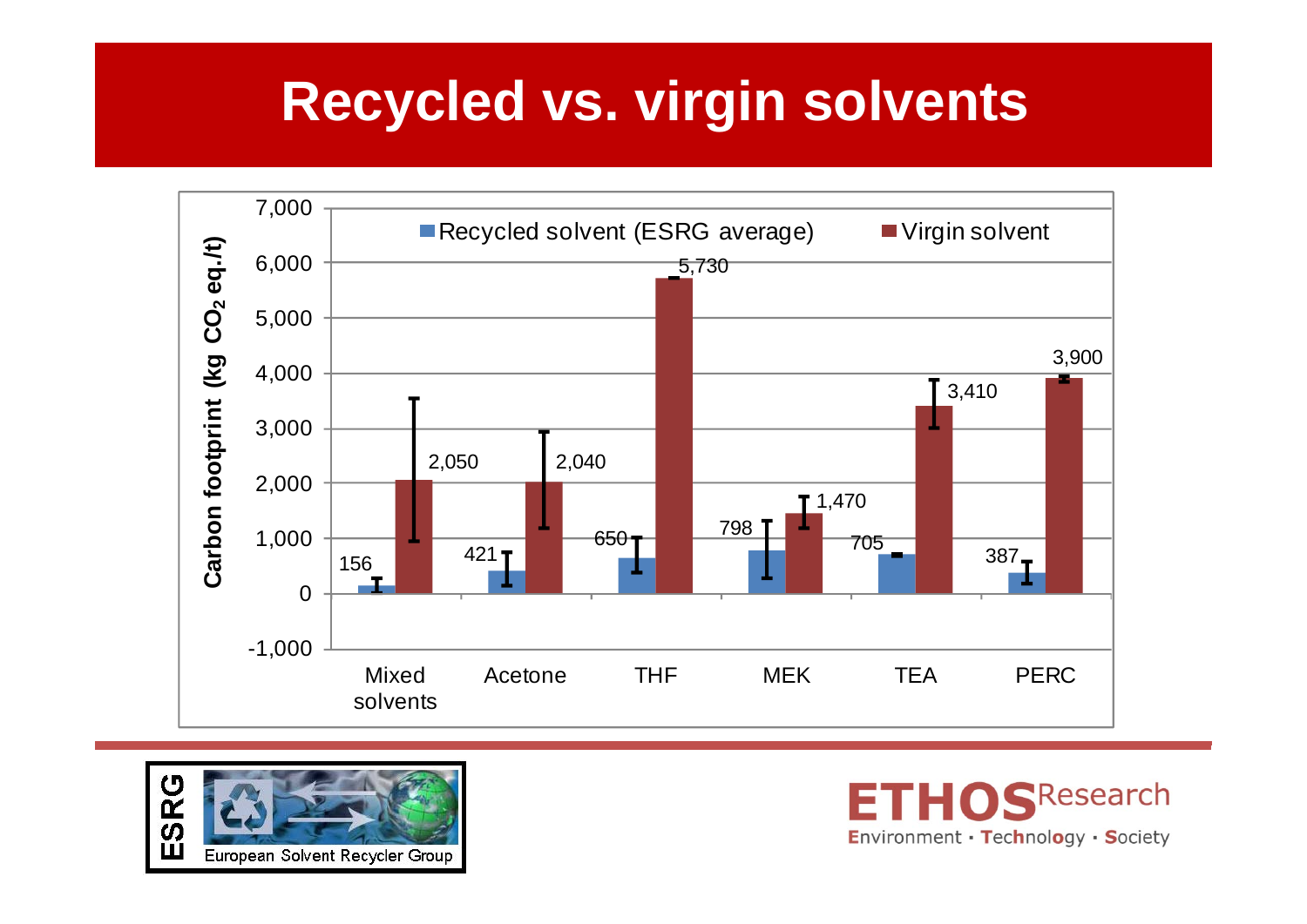# **Conclusions**

- **□ ESRG started out with conceptual support of the Waste Hierarchy**
- $\Box$  This study shows the significant environmental benefits of recycling and factually underpins the validity of the concept
- **□** Solvent recycling achieves:

#### **Carbon footprint reductions of 46% - 92%**

- $\Box$  The results are based on conservative assumptions (underestimates) as it does not include:
	- Multiple recycling loops the study is based on a single recycle loop while most solvents can be recycled over and over again.
	- The footprint of the alternative disposal technique (e.g. incineration) that would have to be applied to the waste if it is not recycled.